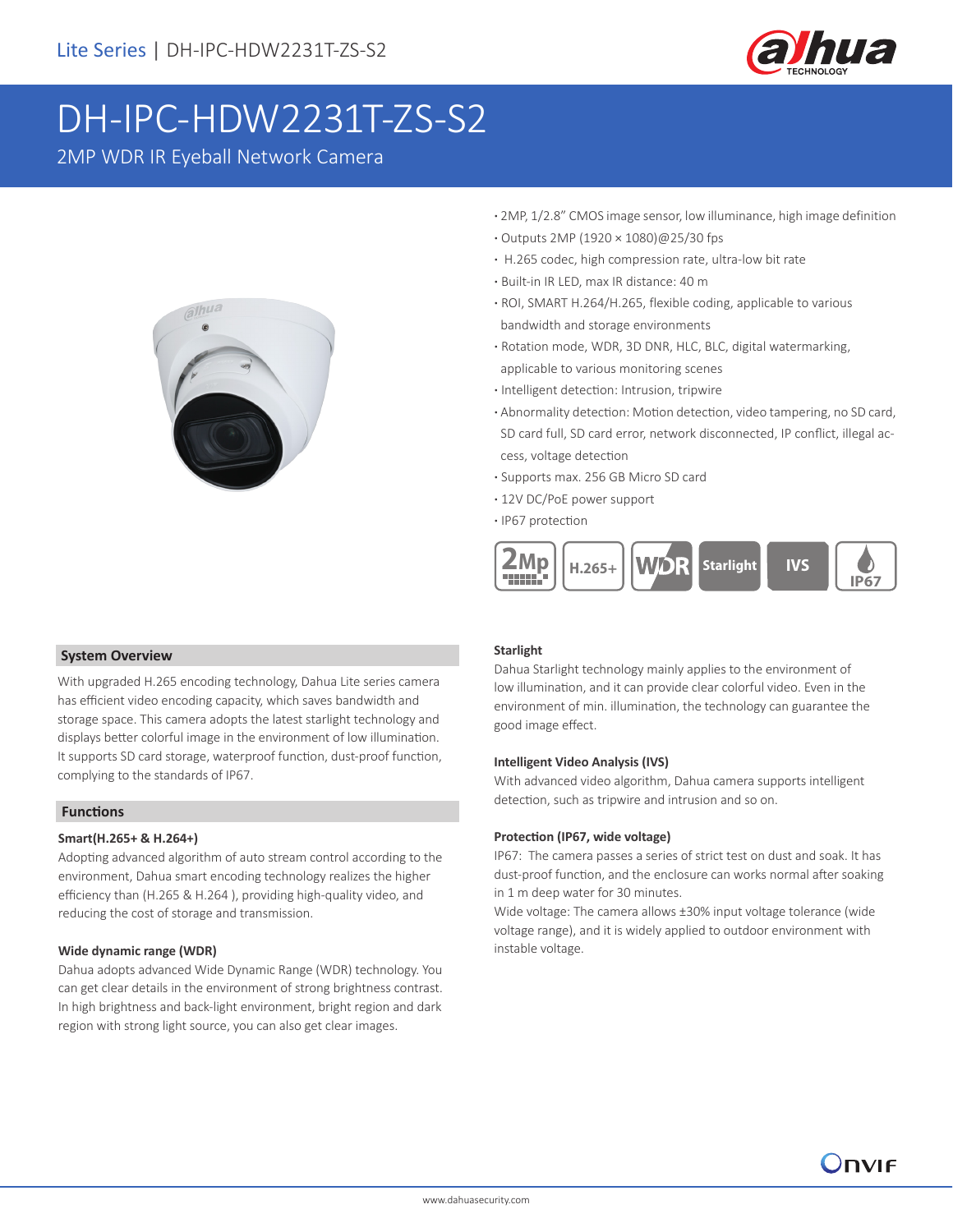# Lite Series | DH-IPC-HDW2231T-ZS-S2

# **Technical Specification**

Video Frame Rate

Resolution

Stream Capability 2 streams

Bit Rate Control CBR/VBR

| Camera                          |      |                                                      |                       |                      |                      |  |
|---------------------------------|------|------------------------------------------------------|-----------------------|----------------------|----------------------|--|
| Image Sensor                    |      | 1/2.8" 2Megapixel progressive CMOS                   |                       |                      |                      |  |
| <b>Effective Pixels</b>         |      | 1920 (H) × 1080 (V)                                  |                       |                      |                      |  |
| <b>ROM</b>                      |      | 128 MB                                               |                       |                      |                      |  |
| <b>RAM</b>                      |      | 128 MB                                               |                       |                      |                      |  |
| <b>Scanning System</b>          |      | Progressive                                          |                       |                      |                      |  |
| <b>Electronic Shutter Speed</b> |      | Auto/Manual 1/3 s-1/100000 s                         |                       |                      |                      |  |
| Min. Illumination               |      | 0.002 Lux@F1.5                                       |                       |                      |                      |  |
| <b>IR Distance</b>              |      | 40 m (131.23 ft)                                     |                       |                      |                      |  |
| IR On/Off Control               |      | Auto/Manual                                          |                       |                      |                      |  |
| <b>IR LEDs Number</b>           |      | $\overline{2}$                                       |                       |                      |                      |  |
| Pan/Tilt/Rotation Range         |      | Pan 0°-360°<br>Tilt: 0°-78°<br>Rotation: 0°-360°     |                       |                      |                      |  |
| Lens                            |      |                                                      |                       |                      |                      |  |
| Lens Type                       |      | Motorized vari-focal                                 |                       |                      |                      |  |
| Mount Type                      |      | $\phi$ 14                                            |                       |                      |                      |  |
| Focal Length                    |      | 2.7 mm-13.5 mm                                       |                       |                      |                      |  |
| Max. Aperture                   |      | F1.5                                                 |                       |                      |                      |  |
| Field of View                   |      | Pan: 109°-28°<br>Tilt: 57°-16°<br>Diagonal: 131°-33° |                       |                      |                      |  |
| Iris Type                       |      | Fixed aperture                                       |                       |                      |                      |  |
| Close Focus Distance            |      | 0.8 m-0.8 m (2.62 ft-2.62 ft)                        |                       |                      |                      |  |
|                                 | Lens | Detect                                               | Observe               | Recognize            | Identify             |  |
| <b>DORI Distance</b>            | W    | 44.1 m<br>(144.69 ft)                                | 17.6 m<br>(57.74 ft)  | 8.8 m<br>(28.87 ft)  | 4.4 m<br>(14.44 ft)  |  |
|                                 | Т    | 151.7 m<br>(497.70 ft)                               | 60.6 m<br>(198.82 ft) | 30.3 m<br>(99.41 ft) | 15.1 m<br>(49.65 ft) |  |
| Smart Event                     |      |                                                      |                       |                      |                      |  |
| <b>General IVS Analytics</b>    |      | Tripwire; intrusion                                  |                       |                      |                      |  |
| Video                           |      |                                                      |                       |                      |                      |  |
| Video Compression               |      | H.265; H.264; H.264B; MJPEG                          |                       |                      |                      |  |
| <b>Smart Codec</b>              |      | Yes                                                  |                       |                      |                      |  |
|                                 |      | Main stream:<br>1920 × 1080 (1 fps-25/30 fps)        |                       |                      |                      |  |

Sub stream: 704 × 576 (1 fps-25 fps) 704 × 480 (1 fps-30 fps)

(352 × 288/352 × 240)

1080p (1920 × 1080); 1.3M (1280 × 960); 720p (1280 ×720); D1 (704 × 576/704 × 480); VGA (640 × 480); CIF

| Video Bit Rate              | H.264: 32 Kbps-6144 Kbps<br>H.265: 12 Kbps-6144 Kbps                                                                                                                         |  |  |
|-----------------------------|------------------------------------------------------------------------------------------------------------------------------------------------------------------------------|--|--|
| Day/Night                   | Auto(ICR)/Color/B/W                                                                                                                                                          |  |  |
| BLC                         | Yes                                                                                                                                                                          |  |  |
| HLC                         | Yes                                                                                                                                                                          |  |  |
| WDR                         | 120 dB                                                                                                                                                                       |  |  |
| White Balance               | Auto/natural/street lamp/outdoor/manual/regional<br>custom                                                                                                                   |  |  |
| Gain Control                | Auto/Manual                                                                                                                                                                  |  |  |
| <b>Noise Reduction</b>      | 3D DNR                                                                                                                                                                       |  |  |
| <b>Motion Detection</b>     | OFF/ON (4 areas, rectangular)                                                                                                                                                |  |  |
| Region of Interest(RoI)     | Yes (4 areas)                                                                                                                                                                |  |  |
| Smart IR                    | Yes                                                                                                                                                                          |  |  |
| Image Rotation              | 0°/90°/180°/270° (Supports 90°/270° with 1080p<br>resolution and lower.)                                                                                                     |  |  |
| Mirror                      | Yes                                                                                                                                                                          |  |  |
| Privacy Masking             | 4 areas                                                                                                                                                                      |  |  |
| Network                     |                                                                                                                                                                              |  |  |
| Network                     | RJ-45 (10/100 Base-T)                                                                                                                                                        |  |  |
| Protocol                    | IPv4; IPv6; HTTP; HTTPS; TCP; UDP; ARP; RTP; RTSP;<br>RTCP; RTMP; SMTP; FTP; SFTP; DHCP; DNS; DDNS; QoS;<br>UPnP; NTP; Multicast; ICMP; IGMP; NFS; PPPoE; 802.1x;<br>Bonjour |  |  |
| Interoperability            | ONVIF(Profile S/Profile G/Profile T);CGI; P2P; Milestone;<br>Genetec                                                                                                         |  |  |
| User/Host                   | 20                                                                                                                                                                           |  |  |
| Edge Storage                | Dahua Cloud; FTP; SFTP; Micro SD Card (support max.<br>256 GB); NAS                                                                                                          |  |  |
| Browser                     | IE<br>Chrome<br>Firefox                                                                                                                                                      |  |  |
| Management Software         | Smart PSS; DSS; DMSS                                                                                                                                                         |  |  |
| Mobile Phone                | IOS; Android                                                                                                                                                                 |  |  |
| Certification               |                                                                                                                                                                              |  |  |
| Certifications              | CE-LVD: EN60950-1<br>CE-EMC: Electromagnetic Compatibility Directive<br>2014/30/EU<br>FCC: 47 CFR FCC Part 15, Subpart B<br>UL/CUL: UL60950-1 CAN/CSA C22.2 No.60950-1-07    |  |  |
| Power                       |                                                                                                                                                                              |  |  |
| Power Supply                | 12V DC/PoE (802.3af)                                                                                                                                                         |  |  |
| Power Consumption           | < 6.4W                                                                                                                                                                       |  |  |
| Environment                 |                                                                                                                                                                              |  |  |
| <b>Operating Conditions</b> | -30°C to +60°C (-22°F to +140°F)/less than ≤ 95% RH                                                                                                                          |  |  |
| Storage Temperature         | -40°C to +60°C (-40°F to +140°F)                                                                                                                                             |  |  |
| Protection                  | <b>IP67</b>                                                                                                                                                                  |  |  |
|                             |                                                                                                                                                                              |  |  |